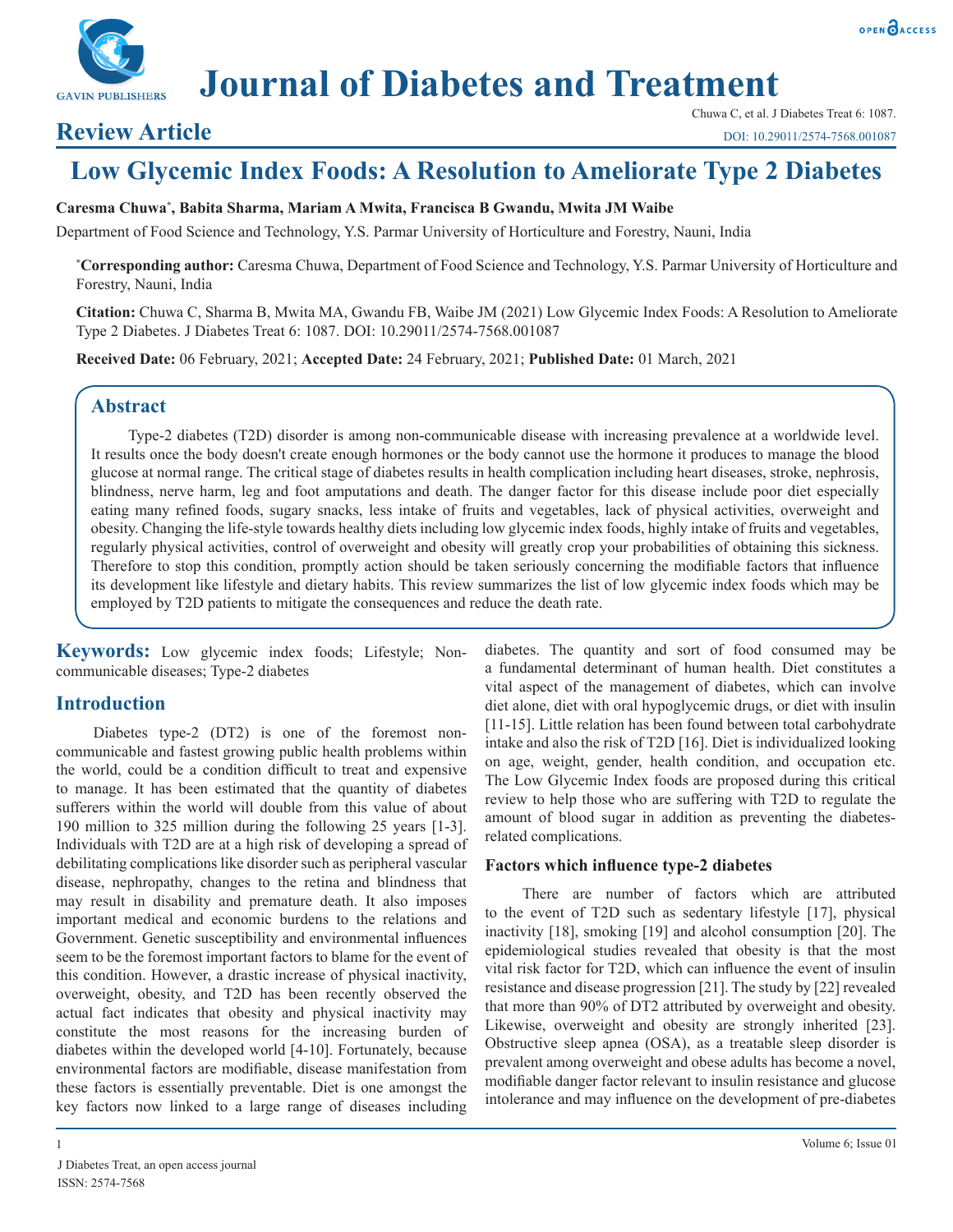(20%-67%) and T2D (15%-30%), independent of shared risk factors [24-26]. Several studies have indicated that OSA in T2D patients is much more prevalent (36%–60%) than in the general population [27, 28]. Additionally, diet is taken into account as a modifiable risk factor for T2D. Studies have shown that a low-fiber diet with a high glycemic index is positively related to a better risk of T2D [29] and specific dietary fatty acids may affect insulin resistance and therefore the risk of diabetes in varying degrees [30]. Total and saturated fat intake is related to an increased risk of T2D independently of BMI, but higher intake of polyunsaturated fatty acid has the alternative effect, especially among leaner and younger men [31]. Frequent consumption of processed meat, but not other meats, may increase the chance of T2D after adjustment for BMI, prior weight change, alcohol and energy intake [31]. Soft drinks have also been bounded up with increased risk of T2D [32] and metabolic syndrome [33], because they're directly related to BMI [34].

#### **Symptoms of type 2 diabetes**

The basic signs and symptoms of diabetes like polyuria, polydipsia and polyphagia show up many times in T2D with very high levels of hyperglycaemia. Severe weight loss is common solely in T2D if remains undetected for a protracted period. Unexplained weight loss, fatigue, restlessness andbodypainalsoarefrequentsignsofundetected diabetes. Symptoms that are mild or have gradual improvement should also continue to be unnoticed. Other signs include waterlessness, delayed wound healing, genital areas and decreased vision, impotence or impotency, reactive hypoglycaemia, burning, ache numbness on feet, acanthoses nigricans-the presence of velvety dark patches of the neck, arm pit, groin which is an indicator of insulin resistance, itching, tract infection and irritability.

#### **Complications associated with type 2 diabetes**

Having a T2D can contribute to short and long term complications such as macrovascular ailments (hypertension, hyperlipidemia, heart attacks, coronary artery disease, strokes, cerebral vascular disease, and peripheral vascular disease), microvascular diseases (retinopathy, nephropathy, neuropathy) and cancers.

#### **Cardiovascular disease**

The sickness may additionally be a principal reason in the back of mortality and morbidity in each prediabetes and T2D, the possible mechanism that is oxidative stress that has essential effects on atherogenesis and will make contributions to Low Density Lipoprotein (LDL) oxidation [35]. Prevention of premature cardiovascular events involves complex interactive treatments with antihypertensive, lipid-lowering agents, and routine low-dose aspirin administration [36]. The subsequent listed are CVDs risk factors:

- Established atherosclerotic cardiovascular disease
- Hypertension (blood pressure  $\geq$  140/90 mmHg or on hypertension therapy)
- High Density Lipoprotein (HDL) cholesterol  $\leq$  35 mg/dL
- Triglyceride level  $> 250$  mg/dL
- Low Density Lipoprotein (LDL) cholesterol  $> 70$  and calculated 10 year cardiovascular event risk  $> 7.5$  or on lipid lowering therapy

#### **Diabetic nephropathy**

Diabetic nephropathy is one amongst the foremost important microvascular complications, whose earliest manifestation is the presence of minute amounts of urinary protein (microalbumin) which can't be detected in routine urinalysis, but is detectable by specific testing. If the detection will be worn out the sooner phase, the progression of nephropathy will be prevented. This is however, frequently disregarded due to the unawareness that the events urinalysis lacks sensitivity in detecting microalbuminuria [36]. Sexual dysfunction commonly takes place in young-aged diabetic sufferers due to the fact of oxidative stress in cavernous tissues [37].

#### **Diabetic retinopathy**

The retina is that the most vascular vicinity inside the body, because it desires excessive oxygen to convert mild into electricity inside the rods and cones. Chronic hyperglycemia can also motive microvascular damage to the retinal vessels, leading to edema and/or hemorrhage into the retina or the humor due to vascular permeability. In fact, dysglycemia often happens prior to the analysis of diabetes patients, because nearly 20% of newly identified diabetes sufferers exhibit proof of retinopathy [38].

#### **Cancers**

Epidemiologic proof has validated that diabetes may elevate the risk of most cancers like colorectal cancer [39], liver sickness [40], bladder most cancers [41-42] kidney most cancers [43], which varies having a bet on the sub sites of unique cancers. Mechanisms underlying the association of T2D with cancer threat are as follows: firstly T2D and cancers normally share many danger factors like age, obesity, sedentary lifestyle, smoking, higher consumption of saturated fats, sophisticated carbohydrates, and a few psychology elements [44]. Secondly, hyperinsulinemia is one in every of the foremost characteristics of T2D. Meanwhile it would promote carcinogenesis directly [43] because it may promote the proliferation of colonic tumors in vitro and in experimental animals [45]. Besides, hyperinsulinemia may increase the amount of IGF-1 which has mitogenic and antiapoptotic actions on cancer cells [46] and also the plasma or serum level of IGF-1 is additionally positively correlated with the danger of cancers [47,48].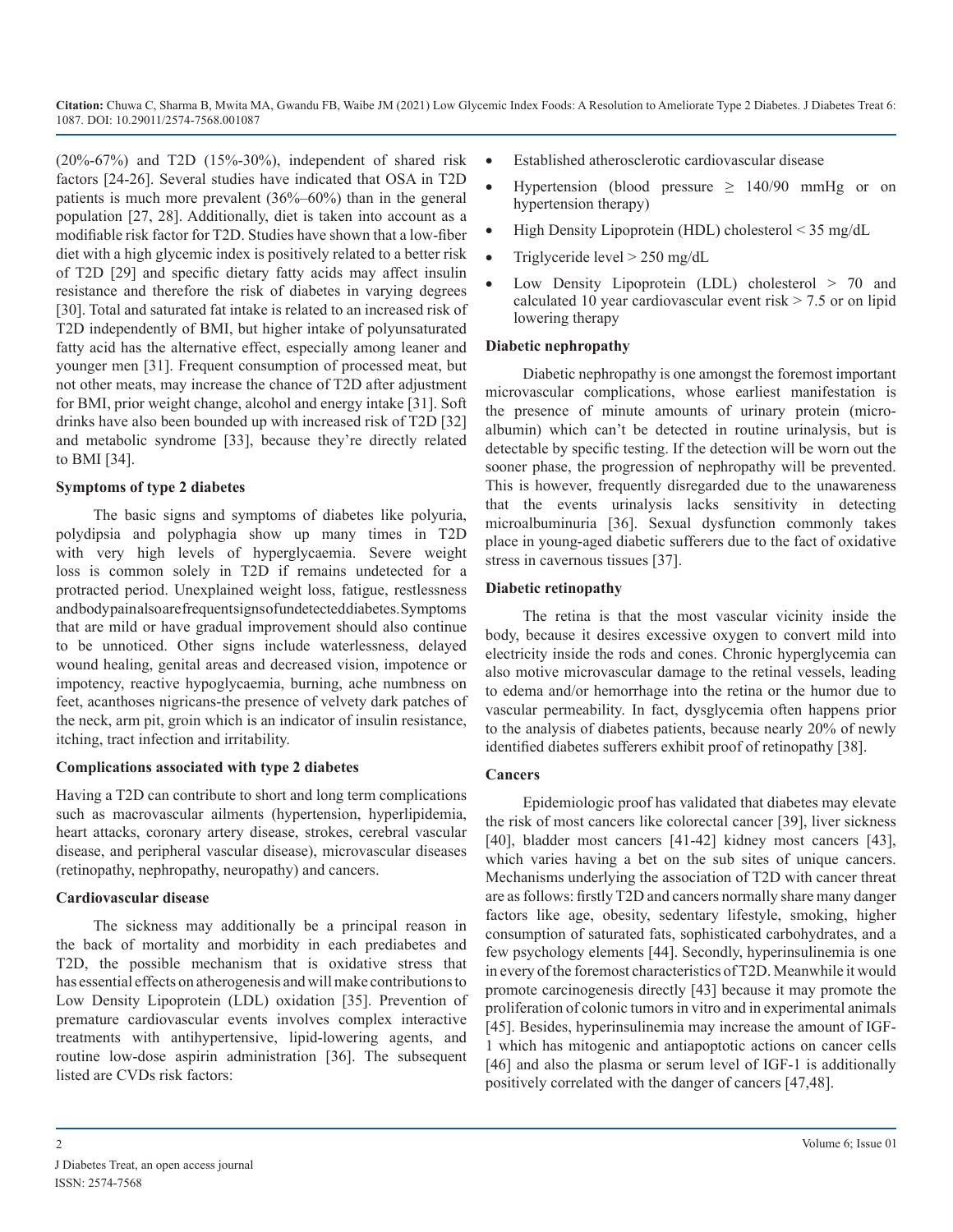#### **The role of low glycemic index foods in preventing type 2 diabetes**

**Glycemic Index (GI):** The glycemic index (GI) is one of

#### **Mathematically**

 $GL = GI$  x available carbohydrate  $(g)$ 

100

Where available carbohydrate = total carbohydrate – dietary fiber.

the nutritional devices that can rate the exceptional trendy of carbohydrates we eat. The index measures how rapidly the carbohydrates throughout a unique meals influence your blood glucose. GI is defined as the location under the glucose response curve after consumption of fifty g carbohydrate from a test food divided by way of the world below the curve after consumption of fifty g carbohydrate from a manipulate meals (either white bread or glucose) [49,50]. It is a classification of the blood glucose-raising achievable of carbohydrate ingredients relative to glucose or bread [51]. Generally, there are three categories of foods supported their GI values: The high-GI foods  $(> 70)$ , intermediate-GI foods ( $>55 - 70$ ) and low-GI foods ( $< 55$ ) [51]. By choosing low glycemic index foods, the matter of raising glucose is going to be minimized. Additionally, the consumption of high glycemic index food will increase glucose more significantly. It may also cause a higher post-meal blood glucose reading.

**Glycemic Load (GL):** GL accounts for the way lot of carbohydrate is within the food and the way every gram of carbohydrate within the food raises glucose levels. GL is assessed as: low  $($  10), intermediate [49, 53-61] and excessive  $($  20). GL may want to be a metric used as a foundation for weight loss, or diabetes control [53].

One unit of GL approximates the glycemic effect of 1 g of glucose. Typical diets comprise from 60-180 GL units per day. Dietary glycemic overload should sooner or later end in increased threat of diabetes and obesity [53]. The GL of a food relies on 2 factors: the GI of the food and therefore the serving size and intrinsically, increases or decreases in GL is often achieved by varying either or both terms. Therefore, a low GL food is achieved by either decreasing the GI of the food or by eliminating most of the carbohydrates from the diet [49].

**Low Glycemic index foods:** The Glycemic index and glycemic load provide data about how foods have an effect on blood glucose and insulin. The decrease a food's glycemic index or glycemic load, the less it influences glucose and insulin levels. Find the list of the glycemic index and glycemic load for over one hundred frequent meals that it may be consumed and ameliorate T2D. Table 1 under incorporates a listing of varied foods with their respective glycemic index, serving size and glycemic load per serving. From this listing humans ought to pick low glycemic index foods to stop or control type2 diabetes Table 1.

| <b>FOOD</b>                                                                | <b>Glycemic index</b><br>$glucose = 100$ | Serving size (grams) | <b>Glycemic load</b><br>per serving |
|----------------------------------------------------------------------------|------------------------------------------|----------------------|-------------------------------------|
| <b>BAKERY PRODUCTS</b>                                                     |                                          |                      |                                     |
| Banana cake, made with sugar                                               | 47                                       | 60                   | 14                                  |
| Banana cake, made without sugar                                            | 55                                       | 60                   | 12                                  |
| Sponge cake, plain                                                         | 46                                       | 63                   | 17                                  |
| Vanilla cake made from packet mix with vanilla frosting (Betty<br>Crocker) | 42                                       | 111                  | 24                                  |
| Apple, made with sugar                                                     | 44                                       | 60                   | 13                                  |
| Apple, made without sugar                                                  | 48                                       | 60                   | 9                                   |
| Waffles, Aunt Jemima (Quaker Oats)                                         | 76                                       | 35                   | 10                                  |
| Bagel, white, frozen                                                       | 72                                       | 70                   | 25                                  |
| Baguette, white, plain                                                     | 95                                       | 30                   | 15                                  |
| Coarse barley bread, 75-80% kernels, average                               | 34                                       | 30                   | 7                                   |
| Hamburger bun                                                              | 61                                       | 30                   | 9                                   |
| Kaiser roll                                                                | 73                                       | 30                   | 12                                  |
| Pumpernickel bread                                                         | 56                                       | 30                   | 7                                   |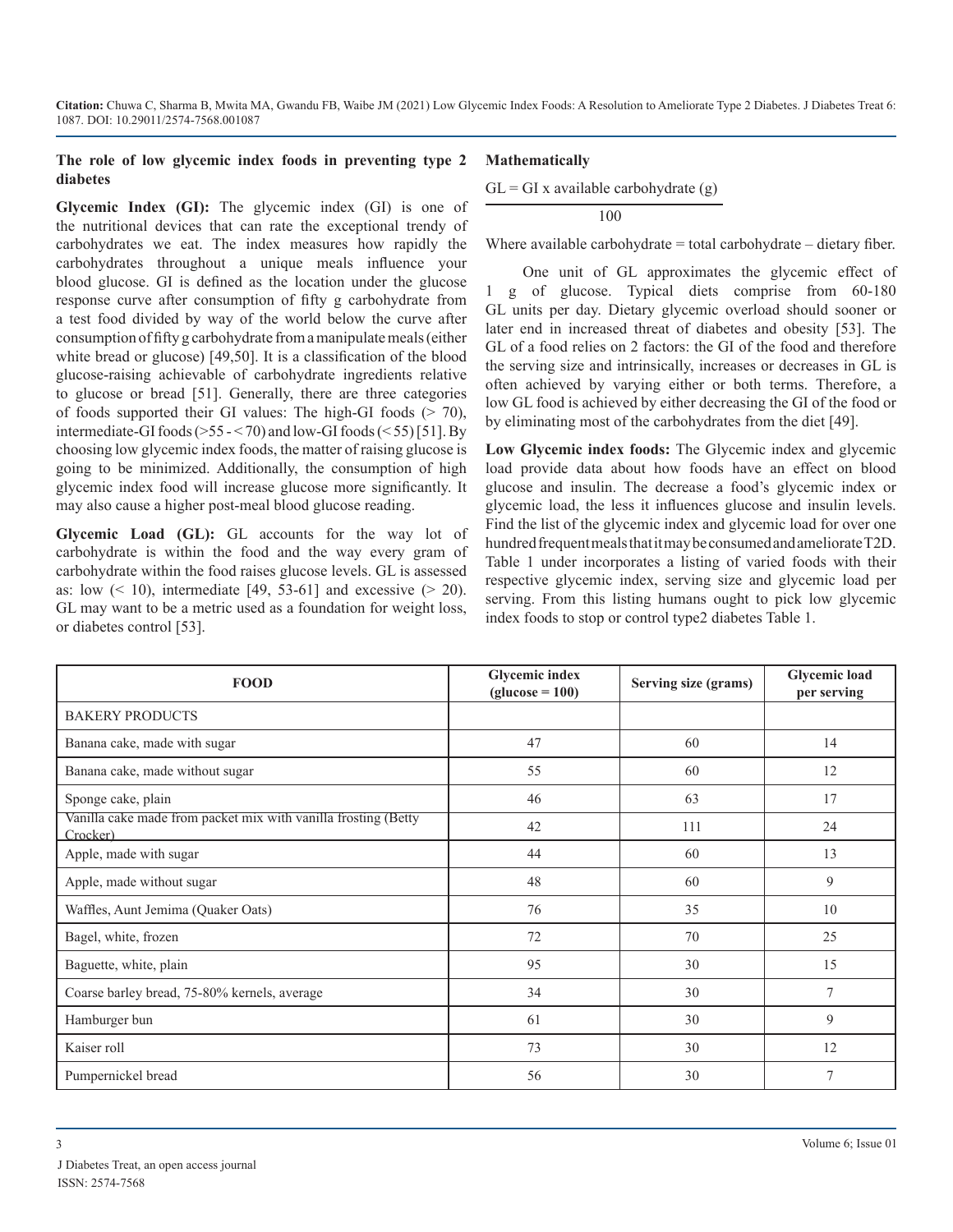| 50% cracked wheat kernel bread               | 58          | 30     | 12             |
|----------------------------------------------|-------------|--------|----------------|
| White wheat flour bread                      | 71          | 30     | 10             |
| Wonder bread, average                        | 73          | 30     | 10             |
| Whole wheat bread, average                   | 71          | 30     | 9              |
| 100% Whole Grain bread (Natural Ovens)       | 51          | 30     | $\tau$         |
| Pita bread, white                            | 68          | 30     | 10             |
| Corn tortilla                                | 52          | 50     | 12             |
| Wheat tortilla                               | 30          | 50     | 8              |
| <b>BEVERAGES</b>                             |             |        |                |
| Coca Cola, average                           | 63          | 250 mL | 16             |
| Fanta, orange soft drink                     | 68          | 250 mL | 23             |
| Lucozade, original (sparkling glucose drink) | $95 \pm 10$ | 250 mL | 40             |
| Apple juice, unsweetened, average            | 44          | 250 mL | 30             |
| Cranberry juice cocktail (Ocean Spray        | 68          | 250 mL | 24             |
| Gatorade                                     | 78          | 250 mL | 12             |
| Orange juice, unsweetened                    | 50          | 250 mL | 12             |
| Tomato juice, canned                         | 38          | 250 mL | $\overline{4}$ |
| BREAKFAST CEREALS AND RELATED PRODUCTS       |             |        |                |
| All-Bran, average                            | 55          | 30     | 12             |
| Coco Pops, average                           | 77          | 30     | 20             |
| Cornflakes, average                          | 93          | 30     | 23             |
| Cream of Wheat (Nabisco)                     | 66          | 250    | 17             |
| Cream of Wheat, Instant (Nabisco)            | 74          | 250    | 22             |
| Grape nuts, average                          | 75          | 30     | 16             |
| Muesli, average                              | 66          | 30     | 16             |
| Oatmeal, average                             | 55          | 250    | 13             |
| Instant oatmeal, average                     | 83          | 250    | 30             |
| Puffed wheat, average                        | $80\,$      | $30\,$ | 17             |
| Raisin Bran (Kellogg's)                      | 61          | $30\,$ | 12             |
| Special K (Kellogg's)                        | 69          | $30\,$ | 14             |
| <b>GRAINS</b>                                |             |        |                |
| Pearled barley, average                      | $28\,$      | 150    | 12             |
| Sweet corn on the cob, average               | 60          | 150    | 20             |
| Couscous, average                            | 65          | 150    | 9              |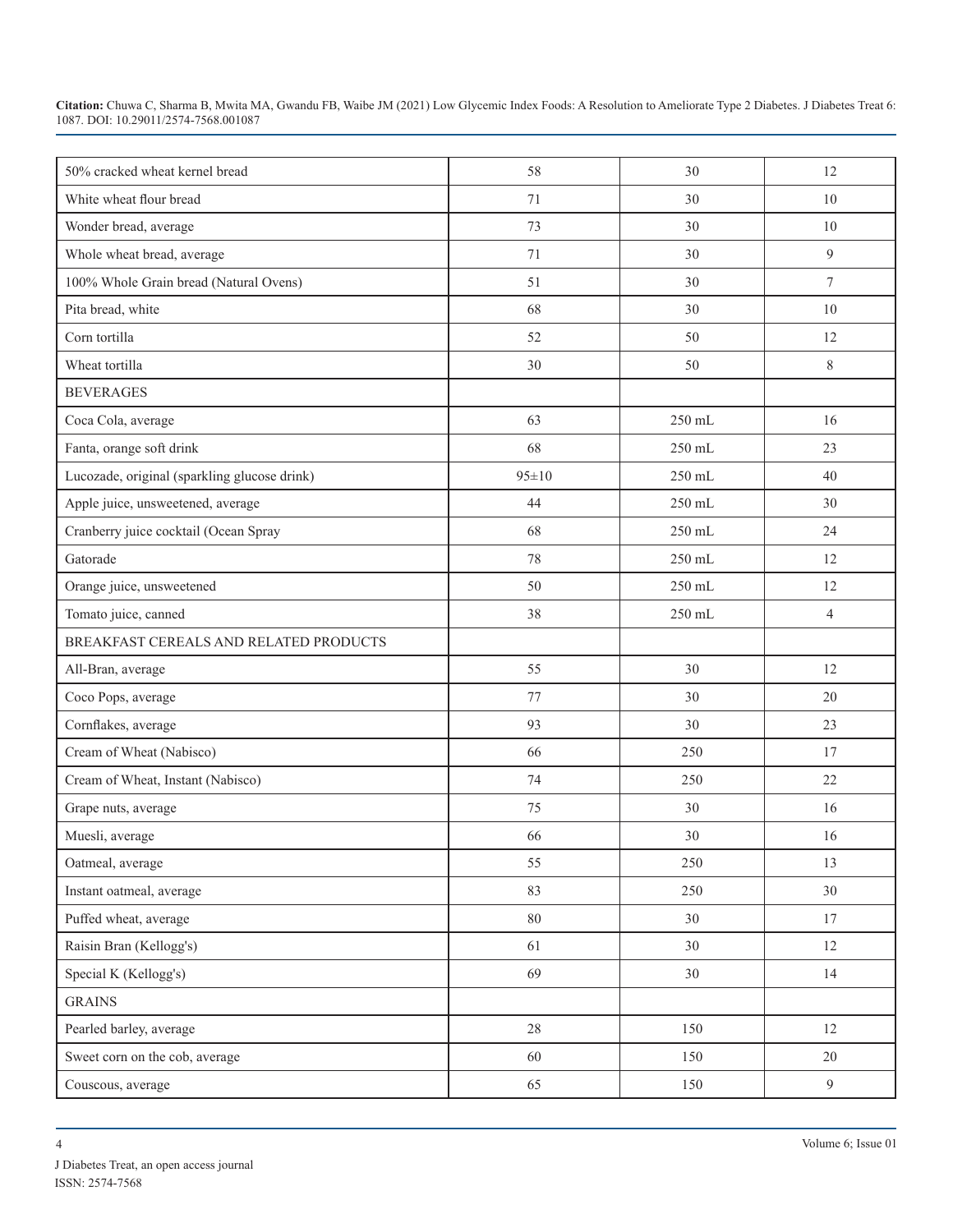| Quinoa                                 | 53     | 150    | 13             |
|----------------------------------------|--------|--------|----------------|
| White rice, average                    | 89     | 150    | 43             |
| Quick cooking white basmati            | 67     | 150    | 28             |
| Brown rice, average                    | 50     | 150    | 16             |
| Converted, white rice (Uncle Ben's)    | 38     | 150    | 14             |
| Whole wheat kernels, average           | 30     | 50     | 11             |
| Bulgur, average                        | 48     | 150    | 12             |
| <b>COOKIES AND CRACKERS</b>            |        |        |                |
| Graham crackers                        | 74     | 25     | 14             |
| Vanilla wafers                         | 77     | 25     | 14             |
| Shortbread                             | 64     | 25     | 10             |
| Rice cakes, average                    | 82     | 25     | 17             |
| Rye crisps, average                    | 64     | 25     | 11             |
| Soda crackers                          | 74     | 25     | 12             |
| DAIRY PRODUCTS AND ALTERNATIVES        |        |        |                |
| Ice cream, regular                     | 57     | 50     | $\sqrt{6}$     |
| Ice cream, premium                     | 38     | 50     | $\overline{3}$ |
| Milk, full fat                         | 41     | 250mL  | 5              |
| Milk, skim                             | 32     | 250 mL | $\overline{4}$ |
| Reduced-fat yogurt with fruit, average | 33     | 200    | 11             |
| <b>FRUITS</b>                          |        |        |                |
| Apple, average                         | 39     | 120    | 6              |
| Banana, ripe                           | 62     | 120    | 16             |
| Dates, dried                           | 42     | 60     | 18             |
| Grapefruit                             | 25     | 120    | $\overline{3}$ |
| Grapes, average                        | 59     | 120    | $11\,$         |
| Orange, average                        | $40\,$ | 120    | $\overline{4}$ |
| Peach, average                         | 42     | 120    | 5              |
| Peach, canned in light syrup           | $40\,$ | 120    | 5              |
| Pear, average                          | $38\,$ | 120    | $\overline{4}$ |
| Pear, canned in pear juice             | 43     | 120    | 5              |
| Prunes, pitted                         | 29     | 60     | $10\,$         |
| Raisins                                | 64     | 60     | 28             |
| Watermelon                             | $72\,$ | 120    | $\overline{4}$ |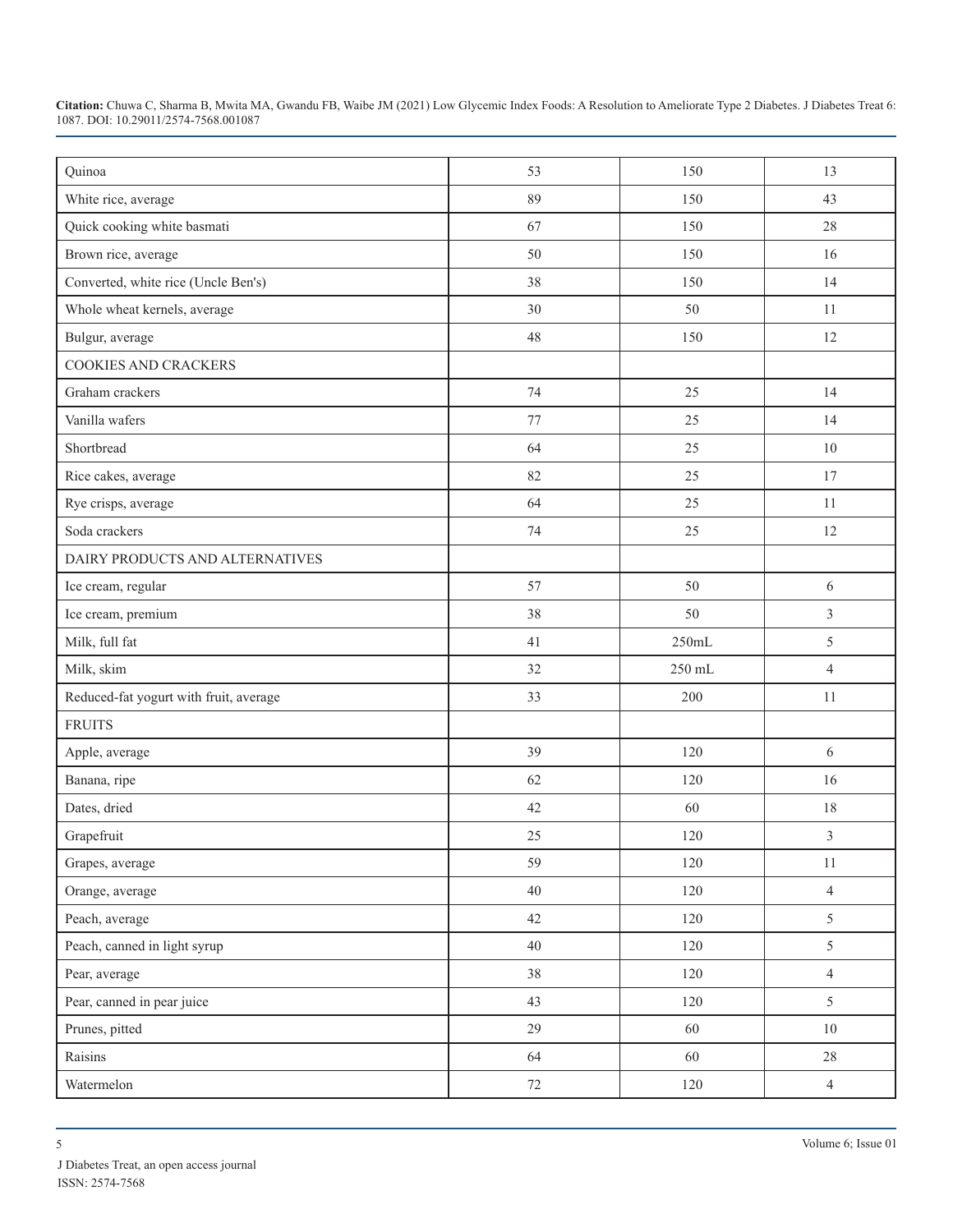| <b>BEANS AND NUTS</b>                    |                  |        |                  |
|------------------------------------------|------------------|--------|------------------|
| Baked beans, average                     | 40               | 150    | 6                |
| Black eye peas, average                  | 33               | 150    | $10\,$           |
| <b>Black</b> beans                       | 30               | 150    | $\tau$           |
| Chickpeas, average                       | 10               | 150    | $\mathfrak{Z}$   |
| Chickpeas, canned in brine               | 38               | 150    | 9                |
| Navy beans, average                      | 31               | 150    | 9                |
| Kidney beans, average                    | 29               | 150    | $\boldsymbol{7}$ |
| Lentils, average                         | 29               | 150    | 5                |
| Soy beans, average                       | 15               | 150    | $\mathbf{1}$     |
| Cashews, salted                          | 27               | 50     | $\overline{3}$   |
| Peanuts, average                         | $\boldsymbol{7}$ | 50     | $\mathbf{0}$     |
| PASTA AND NOODLES                        |                  |        |                  |
| Fettucini, average                       | 32               | 180    | 15               |
| Macaroni, average                        | 47               | 180    | 23               |
| Macaroni and Cheese (Kraft)              | 64               | 180    | 32               |
| Spaghetti, white, boiled, average        | 46               | 180    | 22               |
| Spaghetti, white, boiled 20 min, average | 58               | 180    | 26               |
| Spaghetti, whole meal, boiled, average   | 42               | 180    | 17               |
| <b>SNACK FOODS</b>                       |                  |        |                  |
| Corn chips, plain, salted, average       | 42               | 50     | 11               |
| Fruit Roll-Ups                           | 99               | 30     | 24               |
| M & M's, peanut                          | 33               | 30     | 6                |
| Microwave popcorn, plain, average        | 55               | 20     | 6                |
| Potato chips, average                    | 51               | 50     | 12               |
| Pretzels, oven-baked                     | 83               | 30     | 16               |
| Snickers Bar                             | 51               | 60     | 18               |
| <b>VEGETABLES</b>                        |                  |        |                  |
| Green peas, average                      | 51               | $80\,$ | $\overline{4}$   |
| Carrots, average                         | 35               | $80\,$ | $\overline{2}$   |
| Parsnips                                 | 52               | $80\,$ | $\overline{4}$   |
| Baked russet potato, average             | 111              | 150    | 33               |
| Boiled white potato, average             | 82               | 150    | 21               |
| Instant mashed potato, average           | 87               | 150    | 17               |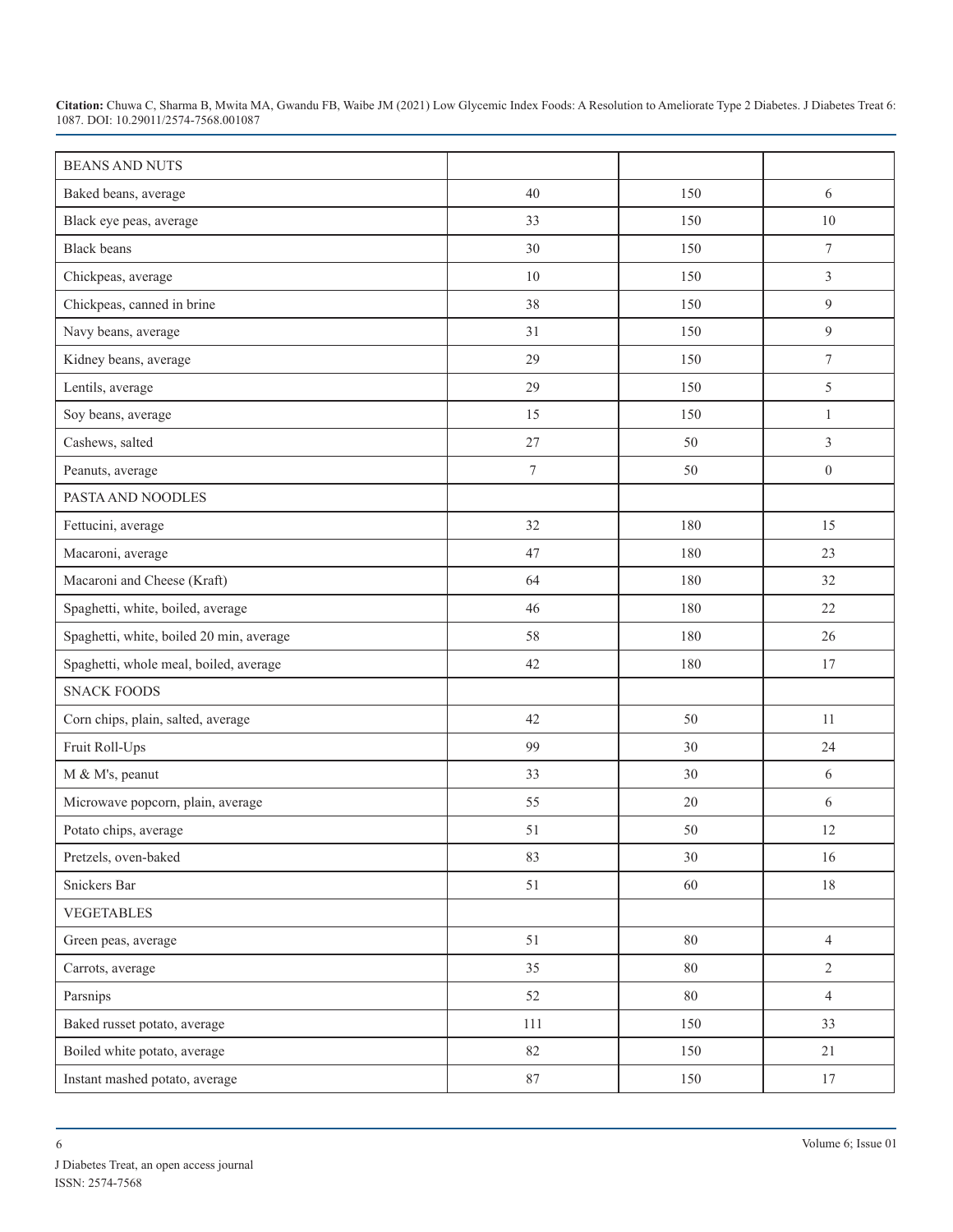| Sweet potato, average                                                     | 70 | 150 | 22 |
|---------------------------------------------------------------------------|----|-----|----|
| Yam, average                                                              | 54 | 150 | 20 |
| <b>MISCELLANEOUS</b>                                                      |    |     |    |
| Hummus (chickpea salad dip)                                               | 6  | 30  |    |
| Chicken nuggets, frozen, reheated in microwave oven 5 min                 | 46 | 100 |    |
| Pizza, plain baked dough, served with parmesan cheese and<br>tomato sauce | 80 | 100 | 22 |
| Pizza, Super Supreme (Pizza Hut)                                          | 36 | 100 | 9  |
| Honey, average                                                            | 61 | 25  | 12 |
| Source: $[62]$ .                                                          |    |     |    |

**Table 1:** List of various foods their glycemic index, serving size and glycemic load per serving.

### **Conclusions**

The T2D and its associated issues impose heavy fitness burdens global and have an effect on people economically, socially and politically. There are some elements which attributable to the illnesses like bodily in-activities, unhealthy diets and other factors like smoking. It is evident that diabetes can be averted among pre diabetic individuals by upgrades in physical endeavor and weightreduction plan habits. Such strategies will forestall improvement of diabetic issues to a good extent. The mix of healthful diets especially low glycemic index ingredients is positive when used as mono therapy. Good life-style (healthy foods and exercise) related to negative effects, like weight gain, hypoglycemia, gastrointestinal outcomes or disorder. Hopefully humans will change their life-style towards healthy ingredients collectively with workout to ameliorate continual ailments such as T2Ds.

# **Recommendations**

- High fiber foods are recommended such as whole wheat bread, brown rice, whole cereals, fruits and vegetables, legume and pulses, etc.
- All refined sugars such as glucose, sucrose, and their products (soft drinks, sweets, toffees, etc.) and honey should be avoided, except during severe illness or episodes of hypoglycemia. These foods contain simple sugar, which is easily absorbed causing rapid rise in blood sugar.
- • Animal fat such as butter, lard, egg yolk, and different meals excessive in saturated fatty acids and cholesterol need to be decreased to a minimum and be changed with vegetable oils and fish oils in particular polyunsaturated fats.
- Salt should be reduced whether hypertensive or not.
- Protein (fish, meat, beans, crab, crayfish, soya bean, chicken, etc.) and salt are constrained for those with diabetic nephropathy.
- Cigarette smoking need to be prevented through diabetic patients.
- Alcohol has to be taken solely in moderation.
- The items allowed for free consumption include: Water, green leafy vegetables, tomatoes, onions, cucumber, aubergine, peppers, and vegetable salad besides cream. Any company of tea, coffee, or drinks that incorporate very low or no calories.
- For patients too sick to devour stable food, a fluid or semisolid diet be substituted (papaya, soya bean, custard, etc.).
- Patients handled with insulin or certain oral hypoglycemic agents, e.g., sulfonylureas need to be suggested to eat usually and often to stop hypoglycemia- three ingredients a day plus appropriate snacks in between, e.g., clean fruits.
- Small ingredients spaced over the day, as an alternative than 1 or 2 large meals, are useful in averting post-pyramidal peaks in blood sugar.
- Physical things to do such as walking, riding a bicycle, dancing, running, jumping etc. have to be severely conducted every day in order to manipulate physique weight
- Low Glycemic Index meals must be chosen amongst the sorts' current in the table 1 so as to forestall blood glucose elevation and other ailmentsrelated to T2Ds.
- Natural fruit juices are mostly recommended than commercial juices because contain low glycemic index and glycemic load.

# **Acknowledgement**

We would like to express our special thanks to (Dr Krishan Datt Sharma) head of Department of Food Science and Technology who gave us facilities to accomplish this review article.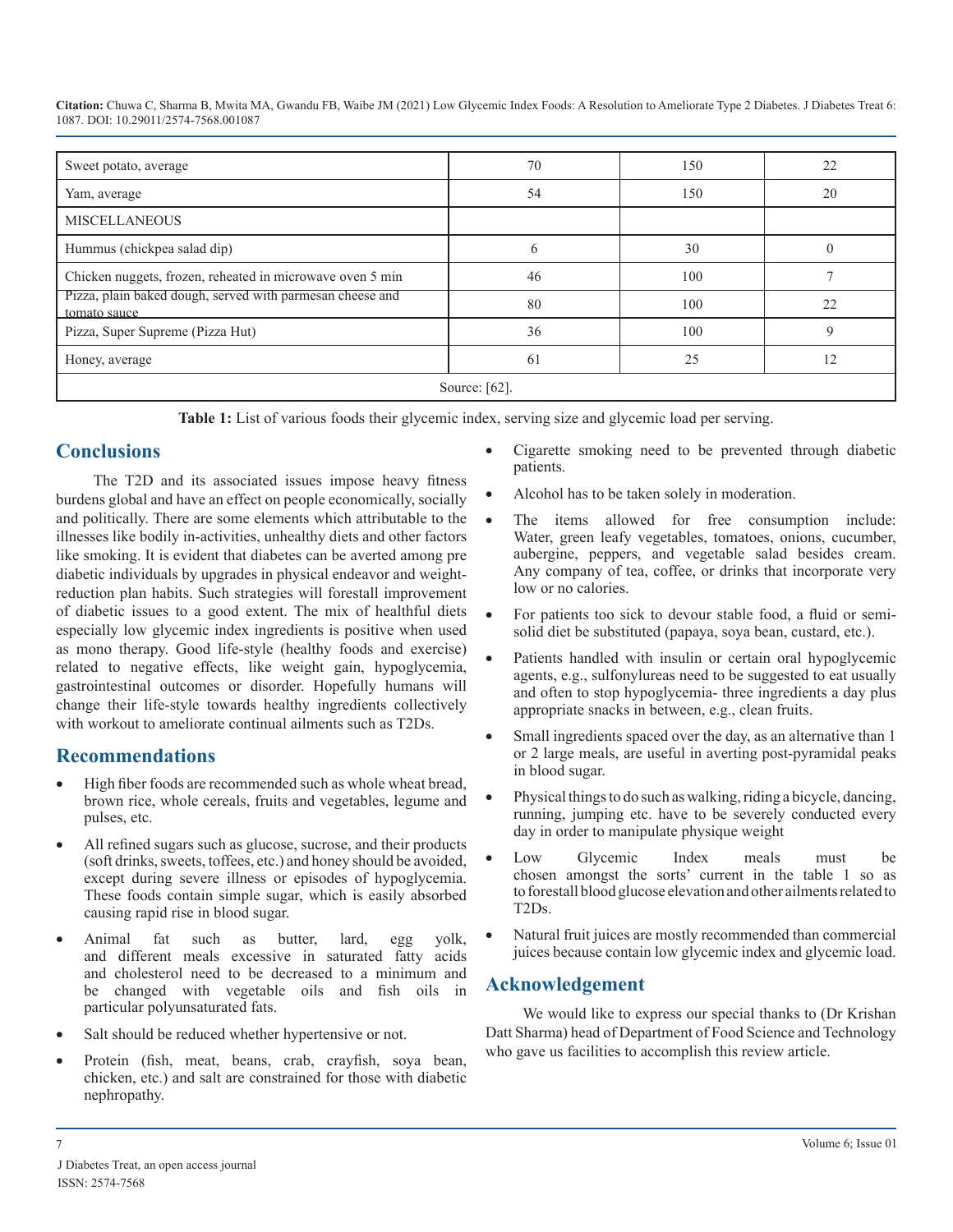#### **References**

- **1.** [Wild S, Roglic G, Green A, Sicree R, King H \(2004\) Global prevalence](https://pubmed.ncbi.nlm.nih.gov/15111519/)  [of diabetes: Estimates for the year 2000 and projections for 2030.](https://pubmed.ncbi.nlm.nih.gov/15111519/) [Diabetes Care 27: 1047–53.](https://pubmed.ncbi.nlm.nih.gov/15111519/)
- **2.** [Giugliano D, Esposito K \(2008\) Mediterranean diet and metabolic](https://pubmed.ncbi.nlm.nih.gov/18196989/)  [diseases. Curr Opin Lipidol 19: 63–68.](https://pubmed.ncbi.nlm.nih.gov/18196989/)
- **3.** [Martinez-Gonzalez MA, de la Fuente-Arrillaga C, Nunez-Cordoba](https://pubmed.ncbi.nlm.nih.gov/18511765/)  [JM, Basterra-Gortari FJ, Beunza JJ, et al. \(2008\) Adherence to](https://pubmed.ncbi.nlm.nih.gov/18511765/) [Mediterraneandiet and risk of developing diabetes: Prospective cohort](https://pubmed.ncbi.nlm.nih.gov/18511765/) [study. BMJ. 336: 1348–51.](https://pubmed.ncbi.nlm.nih.gov/18511765/)
- **4.** [Sanchez-Tainta A, Estruch R, Bullo M, Corella D, Gomez-Gracia E,](https://pubmed.ncbi.nlm.nih.gov/18830087/)  [et al. \(2008\) Adherence to a Mediterranean-type diet and reduced](https://pubmed.ncbi.nlm.nih.gov/18830087/)  [prevalence ofclustered cardiovascular risk factors in a cohort of 3,204](https://pubmed.ncbi.nlm.nih.gov/18830087/)  [high-risk patients. Eur J Cardiovasc Prev Rehabil 15: 589–93.](https://pubmed.ncbi.nlm.nih.gov/18830087/)
- **5.** [Panagiotakos DB, Pitsavos C, Chrysohoou C, Stefanadis C \(2005\)](https://pubmed.ncbi.nlm.nih.gov/16241925/)  [The epidemiology of Type 2 diabetes mellitus in Greek adults: The](https://pubmed.ncbi.nlm.nih.gov/16241925/)  [ATTICA study. DiabetMed 22: 1581–8.](https://pubmed.ncbi.nlm.nih.gov/16241925/)
- **6.** [Geneva: WHO World Health Organization. Definition, Diagnosis and](https://apps.who.int/iris/handle/10665/66040)  [Classification of Diabetes Mellitus and Its Complications. Part 1.](https://apps.who.int/iris/handle/10665/66040)  [Report ofWHO consultation \(1999\).](https://apps.who.int/iris/handle/10665/66040)
- **7.** Report of the WHO consultation on obesity. Geneva: WHO; 1998. Prevention and Management of the Global Epidemic of Obesity.
- **8.** Otuyelu F (1982) Diabetic diet for the Nigerian. Niger Med Pract 3: 48–51.
- **9.** Fadupin GT, Keshinro OO (2001) Factors influencincing dietary compliance and glycaemic control in adult diabetic patients in Nigeria. Diabetes Int 11: 59–61.
- **10.** Fadupin GT, Keshinro OO, Sule ON (2000) Dietary recommendations: Example of advice given to diabetic patients in Nigeria. Diabetes Int 10: 68–70.
- **11.** [Sofi F, Innocenti G, Dini C, Masi L, Battistini NC, et al. \(2006\)](https://pubmed.ncbi.nlm.nih.gov/16935702/)  [Low adherence of a clinically healthy Italian population to](https://pubmed.ncbi.nlm.nih.gov/16935702/)  [nutritionalrecommendations for primary prevention of chronic](https://pubmed.ncbi.nlm.nih.gov/16935702/)  [diseases. Nutr Metab Cardiovasc Dis 16: 436–44.](https://pubmed.ncbi.nlm.nih.gov/16935702/)
- **12.** [Kastorini CM, Panagiotakos DB \(2010\) Mediterranean diet and](https://www.ncbi.nlm.nih.gov/pmc/articles/PMC3083888/)  [diabetes prevention: Myth or fact? World J Diabetes 1: 65–7.](https://www.ncbi.nlm.nih.gov/pmc/articles/PMC3083888/)
- **13.** [Colditz GA, Willett WC, Rotnitzky A, Manson JE \(1995\) Weight gain](https://pubmed.ncbi.nlm.nih.gov/7872581/)  [as a risk factor for clinical diabetes mellitus in women. Ann Intern Med](https://pubmed.ncbi.nlm.nih.gov/7872581/)  [122: 481–6.](https://pubmed.ncbi.nlm.nih.gov/7872581/)
- **14.** [Feskins EJ, van Dam RM \(1999\) Dietary fat and the etiology of type](https://pubmed.ncbi.nlm.nih.gov/10726114/) [2 diabetes: An epidemiological perspective. Nutr Metab Cardiovasc](https://pubmed.ncbi.nlm.nih.gov/10726114/)  [Dis 9: 87–95.](https://pubmed.ncbi.nlm.nih.gov/10726114/)
- **15.** [Bergnman RN, Ader L \(2001\) Free fatty acids and the pathogenesis of](https://pubmed.ncbi.nlm.nih.gov/11042464/)  [type 2 diabetes mellitus. Trends Endocrinol Metab 3: S11–9.](https://pubmed.ncbi.nlm.nih.gov/11042464/)
- **16.** [Osagie AU, Omoregie ES \(2008\) Glycemic indices and glycemic load](https://www.researchgate.net/publication/26563798_Glycemic_Indices_and_Glycemic_Load_of_Some_Nigerian_Foods)  [of some Nigerian Foods. Pakistan J Nutr 7: 710-716.](https://www.researchgate.net/publication/26563798_Glycemic_Indices_and_Glycemic_Load_of_Some_Nigerian_Foods)
- **17.** [Zimmet P, Alberti KG, Shaw J \(2001\) Global and societal implications](https://pubmed.ncbi.nlm.nih.gov/11742409/)  [of the diabetes epidemic. Nature 414: 782-787.](https://pubmed.ncbi.nlm.nih.gov/11742409/)
- **18.** [Hu FB, Manson JE, Stampfer MJ, et al. \(2001\) lifestyle, and the risk of](https://pubmed.ncbi.nlm.nih.gov/11556298/)  [type 2 diabetes mellitus in women. N Engl J Med 345: 790–797.](https://pubmed.ncbi.nlm.nih.gov/11556298/)
- **19.** [Manson JE, Liu S, Stampfer MJ, Hu FB, et al. \(2000\) A prospective](https://pubmed.ncbi.nlm.nih.gov/10983198/)  [study of whole-grain intake and risk of type 2 diabetes mellitus in US](https://pubmed.ncbi.nlm.nih.gov/10983198/) [women. Am J Public Health 90: 1409–1415.](https://pubmed.ncbi.nlm.nih.gov/10983198/)
- **20.** [Cullmann M, Hilding A, Östenson CG \(2012\) Alcohol consumption and](https://pubmed.ncbi.nlm.nih.gov/21916972/#:~:text=Results%3A Total alcohol consumption and,%25 CI 0.22%2D0.79).)  [risk of pre-diabetes and type 2 diabetes development in a Swedish](https://pubmed.ncbi.nlm.nih.gov/21916972/#:~:text=Results%3A Total alcohol consumption and,%25 CI 0.22%2D0.79).)  population. Diabet Med 29: 441 1452.
- **21.** [Belkina AC, Denis GV \(2010\) Obesity genes and insulin resistance.](https://pubmed.ncbi.nlm.nih.gov/20585247/)  [Curr Opin Endocrinol Diabetes Obes 17: 472–477.](https://pubmed.ncbi.nlm.nih.gov/20585247/)
- **22.** World Health Organization (WHO) (2011) Obesity and overweight fact sheet. Department of Sustainable Development and Healthy **Environments**
- **23.** [Walley AJ, Blakemore AI, Froguel P \(2006\) Genetics of obesity and the](https://pubmed.ncbi.nlm.nih.gov/16987875/)  [prediction of risk for health. Hum Mol Genet 15: R124–R130.](https://pubmed.ncbi.nlm.nih.gov/16987875/)
- **24.** [Pamidi S, Tasali E \(2012\) Obstructive sleep apnea and type 2 diabetes:](https://pubmed.ncbi.nlm.nih.gov/23015803/#:~:text=An ever%2Dgrowing number of,OSA may alter glucose metabolism.)  [is there a link? Front Neurol 3: 126.](https://pubmed.ncbi.nlm.nih.gov/23015803/#:~:text=An ever%2Dgrowing number of,OSA may alter glucose metabolism.)
- **25.** [Ioja S, Weir ID, Rennert NJ \(2012\) Relationship between sleep](https://pubmed.ncbi.nlm.nih.gov/22913900/)  [disorders and the risk for developing type 2 diabetes mellitus. Postgrad](https://pubmed.ncbi.nlm.nih.gov/22913900/)  [Med 124: 119–129.](https://pubmed.ncbi.nlm.nih.gov/22913900/)
- **26.** [Lindberg E, Theorell-Haglöw J, Svensson M, et al. \(2012\) Sleep apnea](https://pubmed.ncbi.nlm.nih.gov/22499826/)  [and glucose metabolism: a long-term follow-up in a community-based](https://pubmed.ncbi.nlm.nih.gov/22499826/)  sample. Chest 142: 935□942.
- **27.** [Einhorn D, Stewart DA, Erman MK, et al. \(2007\) Prevalence of sleep](https://pubmed.ncbi.nlm.nih.gov/17669711/)  [apnea in a population of adults with type 2 diabetes mellitus. Endocr](https://pubmed.ncbi.nlm.nih.gov/17669711/)  [Pract 13: 355–362.](https://pubmed.ncbi.nlm.nih.gov/17669711/)
- **28.** [Schober AK, Neurath MF, Harsch IA \(2011\) Prevalence of sleep](https://pubmed.ncbi.nlm.nih.gov/21679352/) [apnoea in diabeticpatients. Clin Respir J 5: 165–172.](https://pubmed.ncbi.nlm.nih.gov/21679352/)
- **29.** [Liu S, Manson JE, Ajani UA, et al. \(2000\) A prospective study of](https://pubmed.ncbi.nlm.nih.gov/11063954/#:~:text=Smokers had a dose%2Ddependent,of %3C20 cigarettes per day%2C) [cigarette smoking and the incidence of diabetes mellitus among US](https://pubmed.ncbi.nlm.nih.gov/11063954/#:~:text=Smokers had a dose%2Ddependent,of %3C20 cigarettes per day%2C)  [male physicians. Am J Med 109: 538–542.](https://pubmed.ncbi.nlm.nih.gov/11063954/#:~:text=Smokers had a dose%2Ddependent,of %3C20 cigarettes per day%2C)
- **30.** [Hu FB, van Dam RM, Liu S \(2001\) Diet and risk of type II diabetes:](https://pubmed.ncbi.nlm.nih.gov/11508264/)  [the role of types of fat and carbohydrate. Diabetologia 44: 805–817](https://pubmed.ncbi.nlm.nih.gov/11508264/).
- **31.** [van Dam RM, Willett WC, Rimm EB, et al. \(2002\) Dietary fat and meat](https://pubmed.ncbi.nlm.nih.gov/11874924/#:~:text=Conclusions%3A Total and saturated fat,risk of type 2 diabetes.)  [intake in relation to risk of 2 diabetes in men. Diabetes care 25: 417–](https://pubmed.ncbi.nlm.nih.gov/11874924/#:~:text=Conclusions%3A Total and saturated fat,risk of type 2 diabetes.) [424](https://pubmed.ncbi.nlm.nih.gov/11874924/#:~:text=Conclusions%3A Total and saturated fat,risk of type 2 diabetes.).
- **32.** [Schulze MB, Manson JE, Ludwig DS, et al. \(2004\) Sugar-sweetened](https://pubmed.ncbi.nlm.nih.gov/15328324/)  [beverages, weight gain, and incidence of type II diabetes in young and](https://pubmed.ncbi.nlm.nih.gov/15328324/)  [middle-aged women. JAMA 292: 927–934.](https://pubmed.ncbi.nlm.nih.gov/15328324/)
- **33.** [Dhingra R, Sullivan L, Jacques PF, et al. \(2007\) Soft drink consumption](https://www.ahajournals.org/doi/full/10.1161/circulationaha.107.689935#:~:text=Consumption of %E2%89%A51 soft,1.05 to 1.48)%2C higher blood)  [and risk of developing cardio-metabolic risk factors and the metabolic](https://www.ahajournals.org/doi/full/10.1161/circulationaha.107.689935#:~:text=Consumption of %E2%89%A51 soft,1.05 to 1.48)%2C higher blood) [syndrome in middle- aged adults in the community. Circulation116:](https://www.ahajournals.org/doi/full/10.1161/circulationaha.107.689935#:~:text=Consumption of %E2%89%A51 soft,1.05 to 1.48)%2C higher blood)  [480–488.](https://www.ahajournals.org/doi/full/10.1161/circulationaha.107.689935#:~:text=Consumption of %E2%89%A51 soft,1.05 to 1.48)%2C higher blood)
- **34.** [Duffey KJ, Popkin BM \(2006\) Adults with healthier dietary patterns](https://pubmed.ncbi.nlm.nih.gov/17056820/)  [have healthier beverage patterns. J Nutr 136: 2901–2907.](https://pubmed.ncbi.nlm.nih.gov/17056820/)
- **35.** [Chaturvedi N \(2007\) The burden of diabetes and its complications:](https://pubmed.ncbi.nlm.nih.gov/17343954/)  [Trends and implications for intervention. Diabetes Res Clin Pract 76:](https://pubmed.ncbi.nlm.nih.gov/17343954/)  [S3–S12](https://pubmed.ncbi.nlm.nih.gov/17343954/).
- **36.** [Vigersky RA \(2011\) An overview of management issues in adult](https://pubmed.ncbi.nlm.nih.gov/21527089/)  [patients with type 2 diabetes mellitus. J Diabetes Sci Technol 5: 245–](https://pubmed.ncbi.nlm.nih.gov/21527089/) [250](https://pubmed.ncbi.nlm.nih.gov/21527089/).
- **37.** [Zatalia SR, Sanusi H \(2013\) The role of antioxidants in the](https://pubmed.ncbi.nlm.nih.gov/23770795/)  [pathophysiology, complications, and management of diabetes mellitus.](https://pubmed.ncbi.nlm.nih.gov/23770795/)  [Acta Med Indones 45: 141–147](https://pubmed.ncbi.nlm.nih.gov/23770795/).
- **38.** [Fong DS, Aiello L, Gardner TW, et al. \(2004\) Retinopathy in diabetes.](https://care.diabetesjournals.org/content/27/suppl_1/s84)  [Diabetes Care 27: S84–87](https://care.diabetesjournals.org/content/27/suppl_1/s84).
- **39.** [Elwing JE, Gao F, Davidson NO, et al. \(2006\) Type 2 diabetes mellitus:](https://pubmed.ncbi.nlm.nih.gov/16790036/)  [the impact on colorectal adenoma risk in women. Am J Gastroenterol](https://pubmed.ncbi.nlm.nih.gov/16790036/) [101: 1866–1871.](https://pubmed.ncbi.nlm.nih.gov/16790036/)
- **40.** [Donadon V, Balbi M, Casarin P, et al. \(2008\) Association between](https://pubmed.ncbi.nlm.nih.gov/18837086/)  [hepatocellular carcinoma and type 2 diabetes mellitus in Italy: potential](https://pubmed.ncbi.nlm.nih.gov/18837086/)  [role of insulin. World J Gastroenterol 14: 5695–5700.](https://pubmed.ncbi.nlm.nih.gov/18837086/)
- **41.** Larsson SC, Andersson SO, Johansson JE, et al. Diabetes mellitus, body size and bladder cancer risk in a prospective study of Swedish men. Eur J Cancer. 2008; 44: 2655–2660.